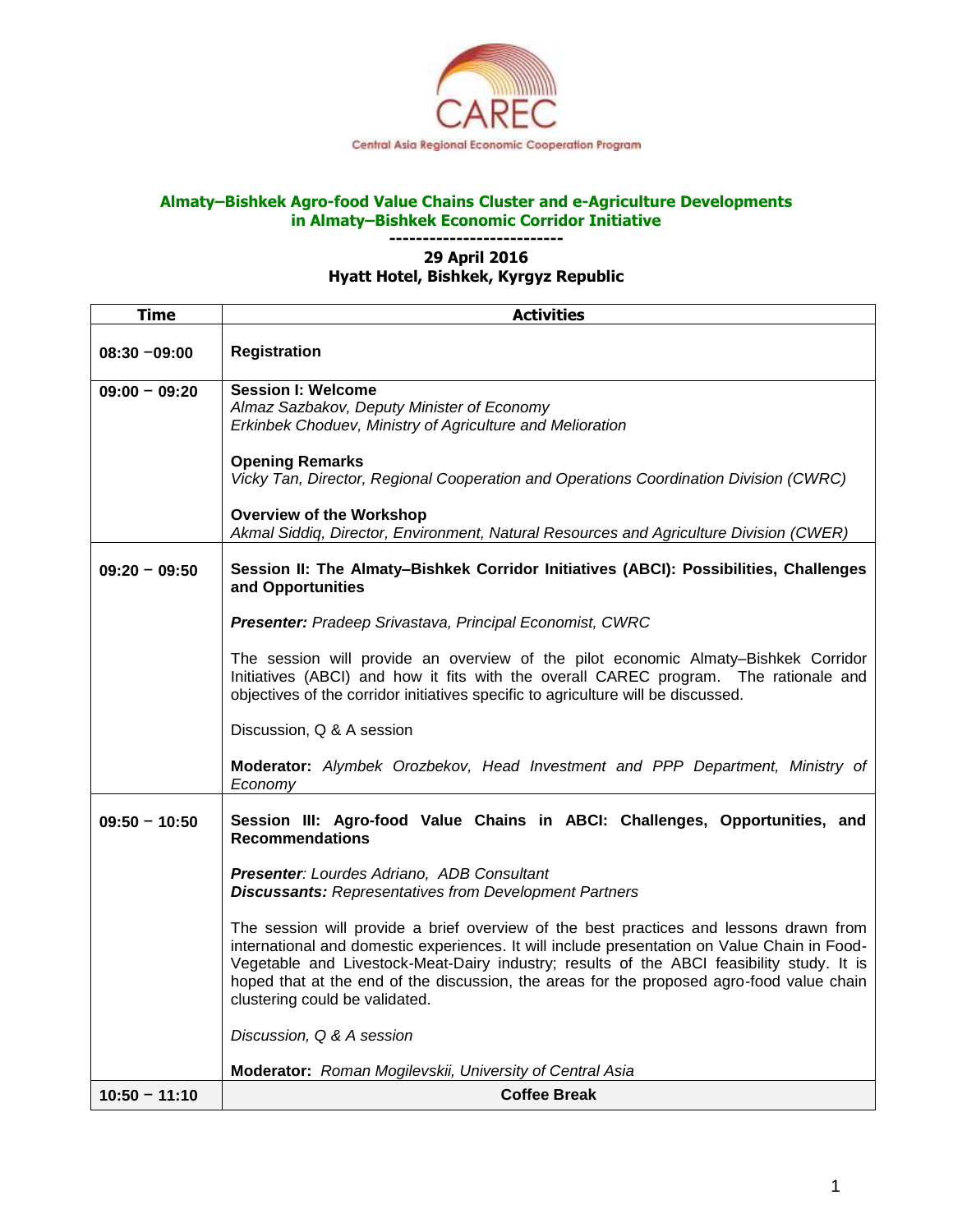

|                 | Session IV: Key stakeholders Perspectives on Agro-food Value Chains in ABCI:<br><b>Binding Constraints for Cross-border Connectivity and Agglomeration</b>                                                                                                                                                                                                                                                                                                                                                                                                                                                                          |
|-----------------|-------------------------------------------------------------------------------------------------------------------------------------------------------------------------------------------------------------------------------------------------------------------------------------------------------------------------------------------------------------------------------------------------------------------------------------------------------------------------------------------------------------------------------------------------------------------------------------------------------------------------------------|
|                 | Presenter: Lourdes Adriano, ADB Consultant                                                                                                                                                                                                                                                                                                                                                                                                                                                                                                                                                                                          |
|                 | Discussants: Azizbek Ryskulov, State Sanitary and Phytosanitary Safety Inspection;<br>Jumabek Asylbekov, Head of Food Security Policy and Agro Marketing, Ministry of<br>Agriculture and Melioration; Gulnara Uskenbaeva, Head of Association of Suppliers                                                                                                                                                                                                                                                                                                                                                                          |
|                 | This session will be an open dialogue among government, private sector, and civil society<br>on the binding constraints in and the enabling factors for establishing and agglomerating<br>Agro Food value Chains through the clustering of contiguous agro-food value chains at the<br>borders of Almaty and Bishkek cities. It is envisaged that at the end of the session, the<br>participants would have identified the key binding constraints to clustering cross-border<br>agro-food value chains and that if addressed will incentivize private sector and civil society<br>to work for cross border agro food value chains. |
|                 | Discussion, Q & A session                                                                                                                                                                                                                                                                                                                                                                                                                                                                                                                                                                                                           |
|                 | <b>Moderator:</b> Atambek Botoev, Head of Processing and Agro-marketing, Ministry of<br><b>Agriculture and Melioration</b>                                                                                                                                                                                                                                                                                                                                                                                                                                                                                                          |
| $12:00 - 13:30$ | ADB-hosted Lunch, Crostini Restaurant, Ground Floor, Hyatt Hotel                                                                                                                                                                                                                                                                                                                                                                                                                                                                                                                                                                    |
| $13:30 - 14:30$ | Session V: e-Agriculture in ABCI: Improving regional connectivity, efficiency and<br>productivity using ICT in Agribusiness Operations                                                                                                                                                                                                                                                                                                                                                                                                                                                                                              |
|                 | <b>Presenter:</b> Arun Ramamurthy, Senior Public Management Specialist (ICT and e-<br>Governance), Social Development, Governance and Gender Division                                                                                                                                                                                                                                                                                                                                                                                                                                                                               |
|                 | The purpose of this session is to highlight possibilities of application of internet economy in                                                                                                                                                                                                                                                                                                                                                                                                                                                                                                                                     |
|                 | agribusiness activities of ABCI. This will provide insight to reaping the benefits of ICT based<br>innovations in agribusiness value chain to the stakeholders of ABCI. Specifically, the<br>session will explore ways to bridge information needs of farming and agribusiness<br>community, and seamless coordination electronically with other economic players such as<br>logistic providers, food processing industry players, traders and Governments.                                                                                                                                                                         |
|                 | Discussion, Q & A session                                                                                                                                                                                                                                                                                                                                                                                                                                                                                                                                                                                                           |
|                 | Moderator: Vicky Tan, Director, CWRC                                                                                                                                                                                                                                                                                                                                                                                                                                                                                                                                                                                                |
| $14:30 - 15:30$ | Session VI: BREAKOUT SESSION: Transformative interventions in Agro Food Value<br>Chain Cluster Development in ABCI: Investments, Policies and Other Steps                                                                                                                                                                                                                                                                                                                                                                                                                                                                           |